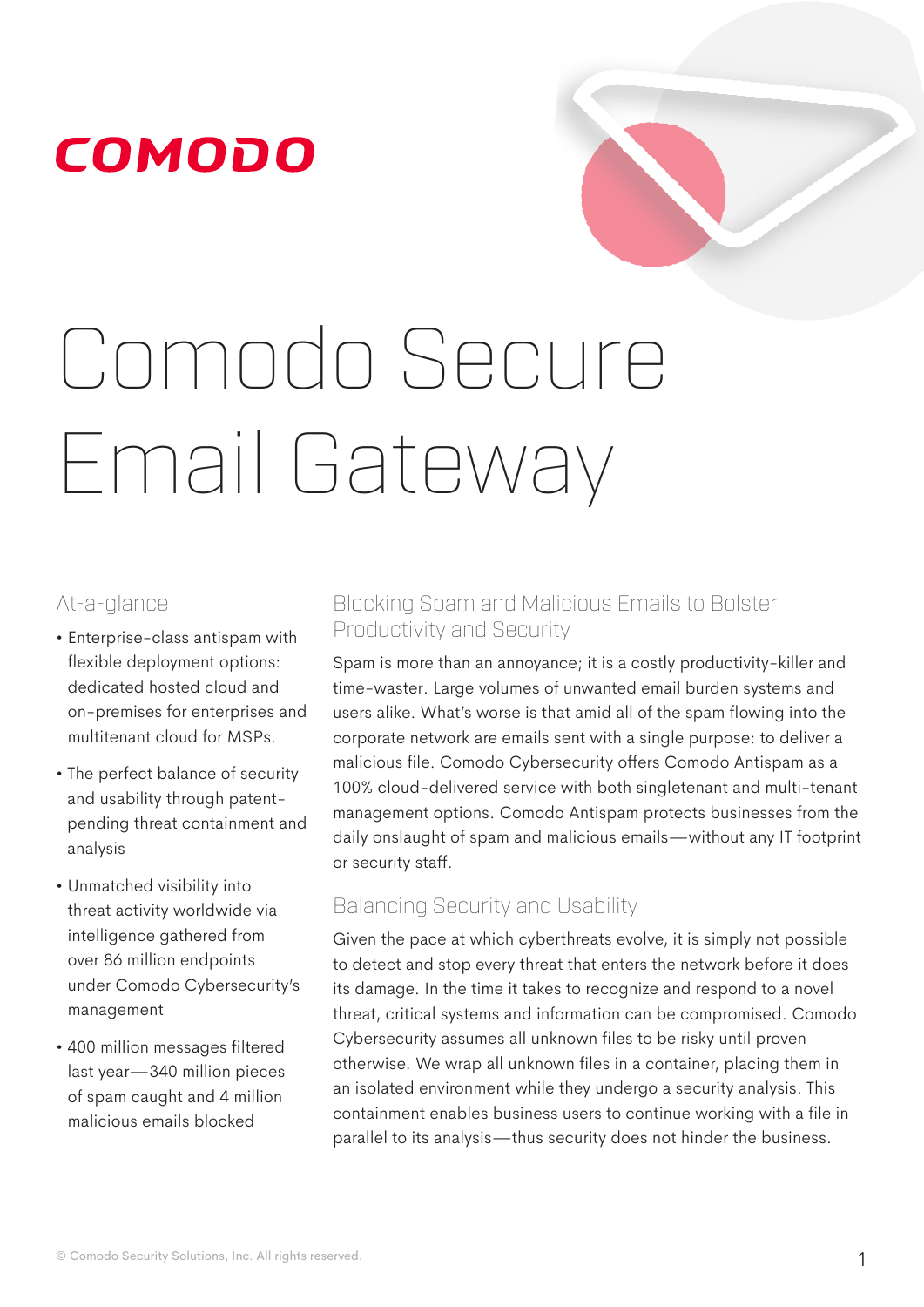#### Valkyrie

Valkyrie—Comodo

Cybersecurity's threat analysis engine—is the only platform in the world to deliver a 100% trusted verdict on all unknown files, classifying them as known good or known bad. Valkyrie Verdict provides real time visibility into what's happening across your whole network by leaving no files unchecked. 100% of all files that are not classified are analyzed at lightning speed, then moved to either a known good and known bad state. No other endpoint vendor provides 100% visibility into the customer's network (as the assumption-based verdicting doesn't know about undetected files)



#### Features

Comodo Antispam offers a comprehensive set of features:

#### **SECURITY FEATURES**

- Antivirus scanning (Comodo Antivirus and Comodo Valkyrie integration)
- Automated unknown file portable containment (sandboxing)
- Spam filtering
- Phishing protection
- Real-time spam and malware signatures
- Denial of Service (DoS) protection
- Domain key antispoofing technology (DKIM)
- SMTP IPS/firewall

#### **SPAM FILTER**

- Integrated with Comodo Antispam Labs
- Sender Reputation Network (RN)
- Server behavioral analysis
- RBL and DNSBL support
- Reverse DNS intelligence
- Machine vs human intent identification
- Spam database pattern matching
- IP reputation analysis
- Bayesian analysis
- Fingerprint analysis
- Image spam identification
- Rate controls
- URL fingerprinting
- Anti-fraud protection
- Spam training
- Intelligently learns and adapts to new spam techniques
- Banner and plug-in filter
- Outgoing email filtering
- Sender/recipient filtering
- Auto email classification

#### **MALWARE FILTER**

- Comodo Threat Research Labs
- Automated containment
- Static, dynamic and human analysis
- Decompression of archived attachments
- File-type blocking
- Real-time signature updatess

#### **ADVANCED POLICY CONTROLS**

- Set independent policies for incoming and outgoing emails
- Per-domain configuration and control
- IP and content-based filtering
- Keyword blocking
- Regional blocking
- TLS encryption policy
- Sent email limitation based on user name and domain

#### **EMAIL CONTINUITY**

- Failover to alternate destination
- Web access to spooled email during outage
- Archiving and backup
- High availabilit

#### **USER FEATURES**

- Web-based email access
- Per-user blacklist/whitelist
- Per-user quarantine
- eDiscovery of email users

#### **SYSTEM FEATURES**

- Easy web-based management interface
- User authentication (LDAP, Active Directory, MySQL, LocalDB)
- Office 365 support
- Delegated domains
- Forensic-grade auditing of all management events
- Automatic whitelisting
- Per-domain settings and control
- Comprehensive scheduled reporting and alerting
- Instant control of quarantined emails through management interface
- Ability to set email attachment size limits

#### **DATA LEAK PREVENTION**

- Prevent data theft via emails
- Search for configured words in incoming and outgoing mails
- Apply actions through profile settings – quarantine the mail and/or notify the administrator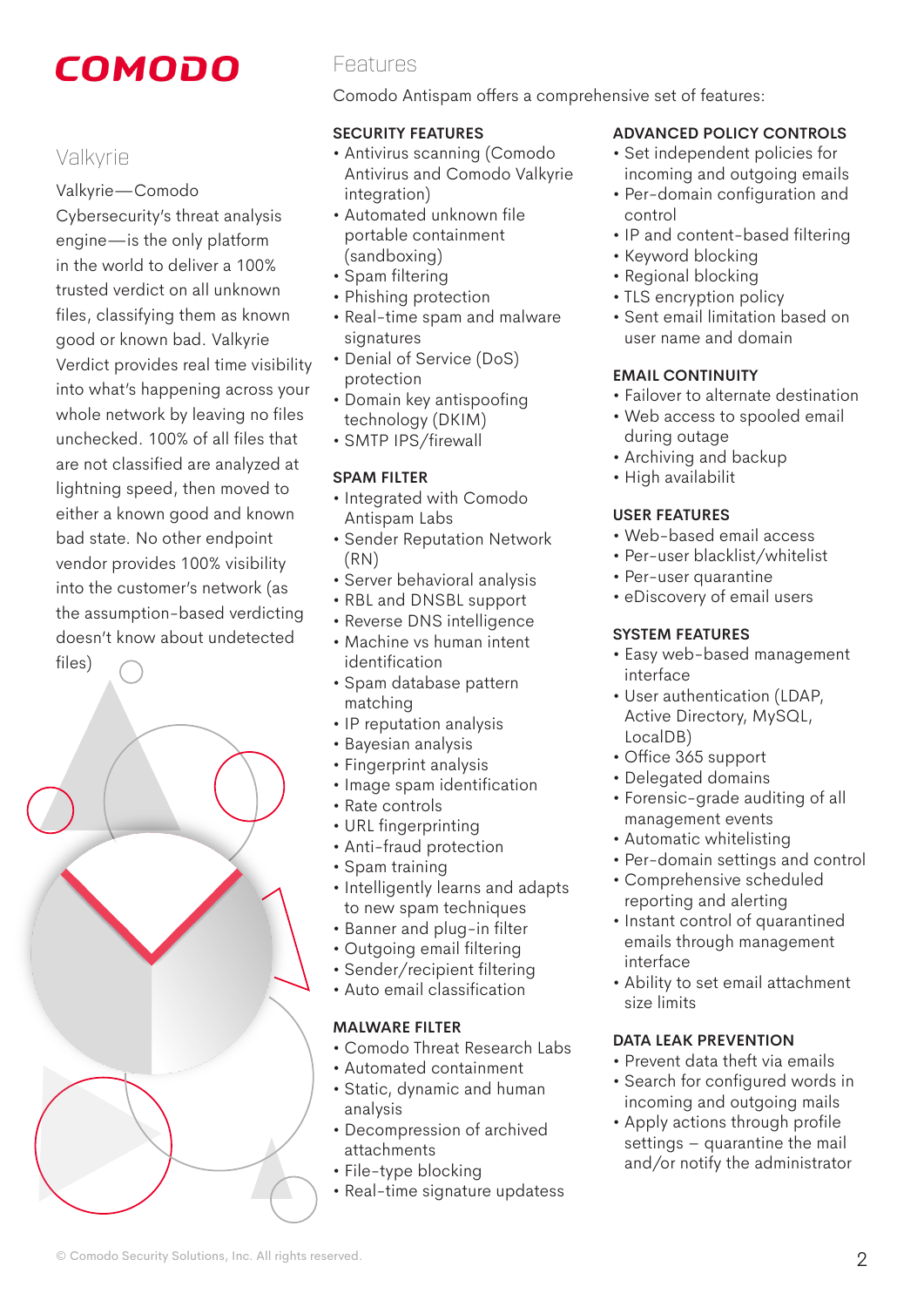Here are some frequently asked questions and answers about Secure Email Gateway. Let us know if you can't find the answer you are looking for!

#### Q: How does Secure Email Gateway protect against email threats?

A: Secure Email Gateway uses a multilayered approach to provide the most comprehensive email protection available against spam, viruses, spoofing, phishing and spyware attacks. Because Secure Email Gateway optimizes email processing, it can filter millions of messages per day. Industry-leading features of Secure Email Gateway are predictive sender-profiling and real-time protection. In addition, Secure Email Gateway includes many explicit defense layers, such as denial of service and security protection rate controls, IP reputation analysis, sender authentication, recipient verification, virus protection, policy (user-specified rules), fingerprint analysis, intent analysis, image analysis, Bayesian analysis, and a spam rules scoring engine.

#### Q: How is email filtered?

A: Since Secure Email Gateway is deployed at the network perimeter, all incoming email must pass through all defense layers of Secure Email Gateway before any of it can reach the intended recipients. The defense layers are grouped into two main classes: connection management, which involves dropping incoming mail connections before their receipt, and mail scanning, which analyzes messages upon receipt. During the filtering process, emails are checked for new and familiar spammer attacks, viruses, and customized administrator policy violations. Based on administrator and user preferences, spam can be tagged, quarantined or blocked.

#### Q: By default, what happens to a spam-detected message?

A: The majority of spam is rejected through connection filtering, which is based on the IP address of the sender. Comodo Antispam then inspects the contents of remaining messages to determine if they are spam based on their content. By default, content-filtered spam is sent to the recipients' inbox with a [SPAM] tag, but you can change this action. For example, you can choose to send spam messages to the quarantine instead by configuring the spam filter policy.

#### Q: What's a zero-day spam variant and how is it handled by the Secure Email Gateway service?

A: A zero-day spam variant is a first generation, previously unknown variant of spam that's never been captured or analyzed, so our spam content filters don't yet have any information available for detecting it. After a zero-day spam sample is captured and analyzed by our spam analysts, if it meets the spam classification criteria, our spam content filters are updated to detect it, and it's no longer considered zero-day.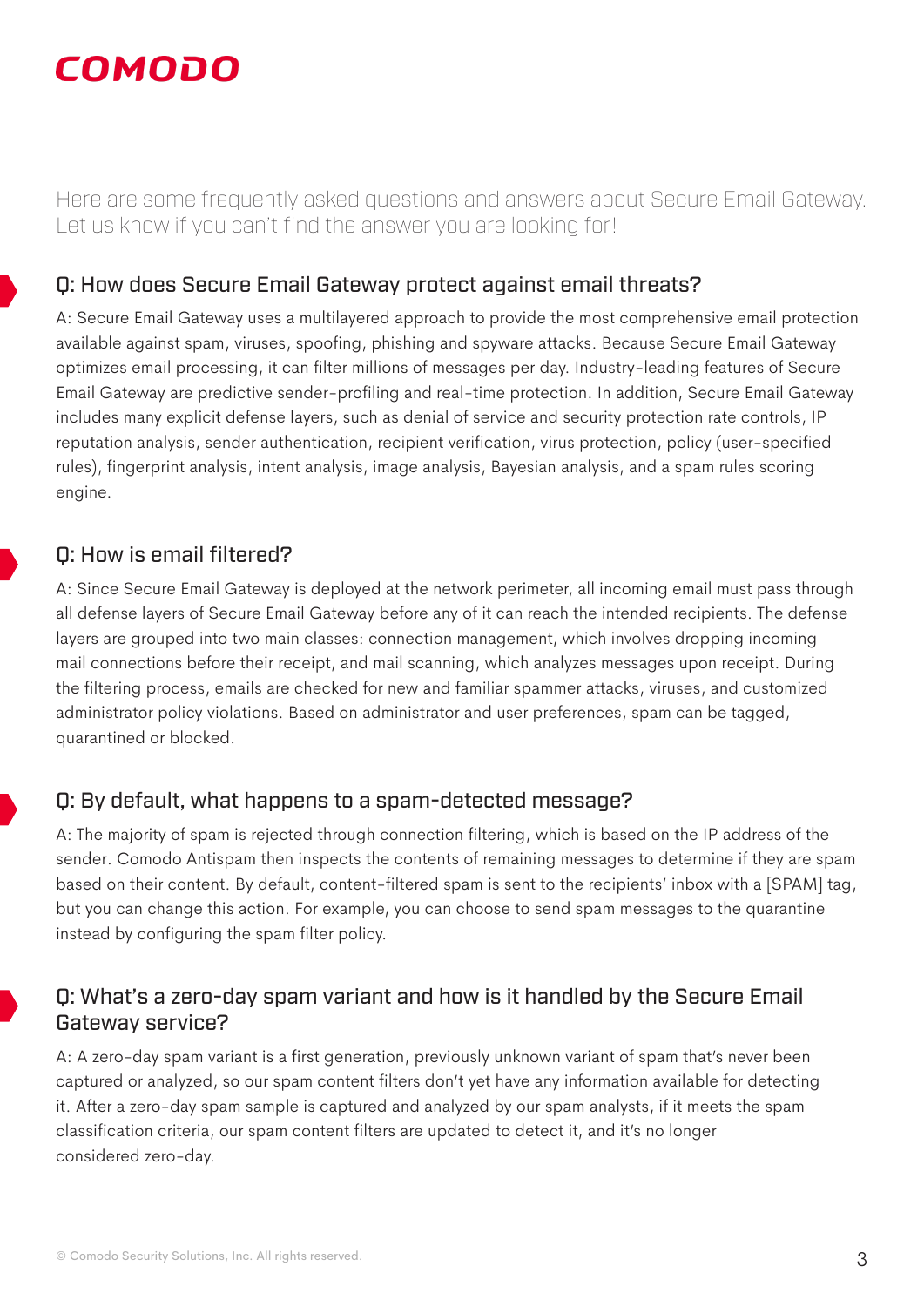#### Q: Can Secure Email Gateway limit inbound messages?

A: Yes. Secure Email Gateway lets you set limits for incoming emails for both users and domain names. You can also configure it to allow only a certain number of incoming emails per hour and per day.

#### Q: What are the underlying technologies used in Secure Email Gateway?

A: Secure Email Gateway uses a combination of proprietary and open source software. The Secure Email Gateway operating system is based on a hardened, stable Linux kernel that has undergone strict scrutiny by top security researchers. Secure Email Gateway is constantly updated in real time by the Comodo Antispam Laboratory. In addition, Secure Email Gateway includes, and is integrated with the Comodo Valkyrie file verdicting engine (https://valkyrie.comodo.com).

#### Q: How does Secure Email Gateway protect against "dictionary" attacks?

A: Secure Email Gateway includes a user verification feature that uses Lightweight Directory Access Protocol (LDAP) to verify recipients before delivering messages to the email exchange server.

#### Q: What new technologies has Secure Email Gateway added recently to combat the latest threats?

A: Secure Email Gateway includes numerous advanced techniques to combat the newest cybersecurity threats. For example, it provides auto whitelisting, AI (artificial intelligence) whitelisting and greylisting. In addition, Secure Email Gateway Platinum includes integration with Comodo Containment Technology and the Comodo Valkyrie file verdicting engine (https://valkyrie.comodo.com).

#### Q: How does Containment work?

A: Containment protects users from zero-day malware by opening any untrusted attachments in a secure, virtual environment. This environment is known as the container. Items in the container are not allowed to access other processes or user data and will write to a virtual hard drive and registry. This isolation means the attachment cannot damage the host machine nor steal confidential information.

#### Q: How does auto-whitelisting work?

A: Auto-whitelisting, based on artificial intelligence, allows administrators to automatically whitelist sender addresses of incoming and outgoing mails. Auto-whitelisting automatically determines whether traffic between specific email addresses is safe based on predefined thresholds and decides whether or not the sender should be whitelisted.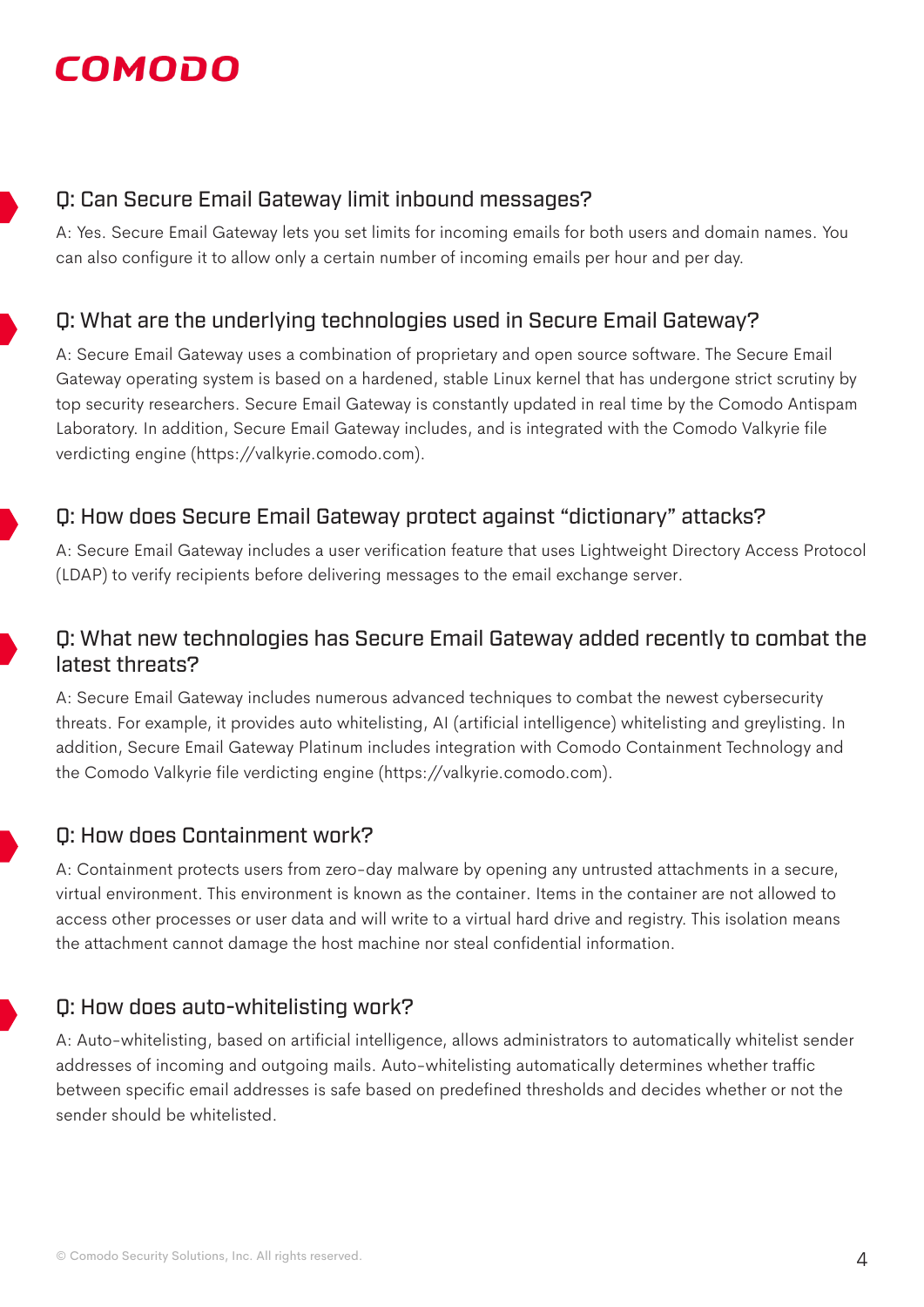#### Q: What does greylisting do?

A: Greylisting is another form of spam control in which Secure Email Gateway temporarily rejects email from senders it does not recognize. Instead, it will send a "try again later" message to the sending email server. Upon receiving this message, legitimate email servers will try to resend the email after a delay. Secure Email Gateway will accept the re-sent email only if it is not rejected by other filters. Because of the prohibitive cost of resending millions of emails, spam servers are unlikely to perform this simple resend. This means greylisting can be very effective at blocking large amounts of spam at its source.

#### Q: How does Secure Email Gateway protect against virus threats?

A: Secure Email Gateway provides comprehensive protection against virus threats through three powerful layers. The first layer consists of virus-scanning engines. The second layer is a proprietary virus engine maintained by the Comodo Antispam Laboratory, an advanced security operations center that works to continuously monitor and block the latest Internet threats. The third layer is Comodo Containment Technology, a set of advanced technologies that enables Secure Email Gateway to immediately block the latest virus, spyware and other malware attacks as they emerge.

#### Q: How does Secure Email Gateway block real-time threats?

A: Comodo Antispam Laboratory engineers diligently and continuously monitor spam and virus threats around the world. Since response time is critical with zero-day threats, when one is detected, Secure Email Gateway protects you in real-time to mitigate these threats as they emerge without waiting for new Secure Email Gateway update packages.

#### Q: What is the pricing for Secure Email Gateway?

A: Pricing will vary based on your needs, but there are two types of pricing packages. The Secure Email Gateway Platinum package is licensed based on only the number of users. The Secure Email Gateway Gold package is licensed based on the number of users, the number of domains, and optionally, backup space requirements.

#### Q: Does Secure Email Gateway offer per-user policies?

A: Per-user policy settings are available in Secure Email Gateway. Per-user policies empower users to set their own individual scoring policies, Bayesian databases, allow lists and block lists.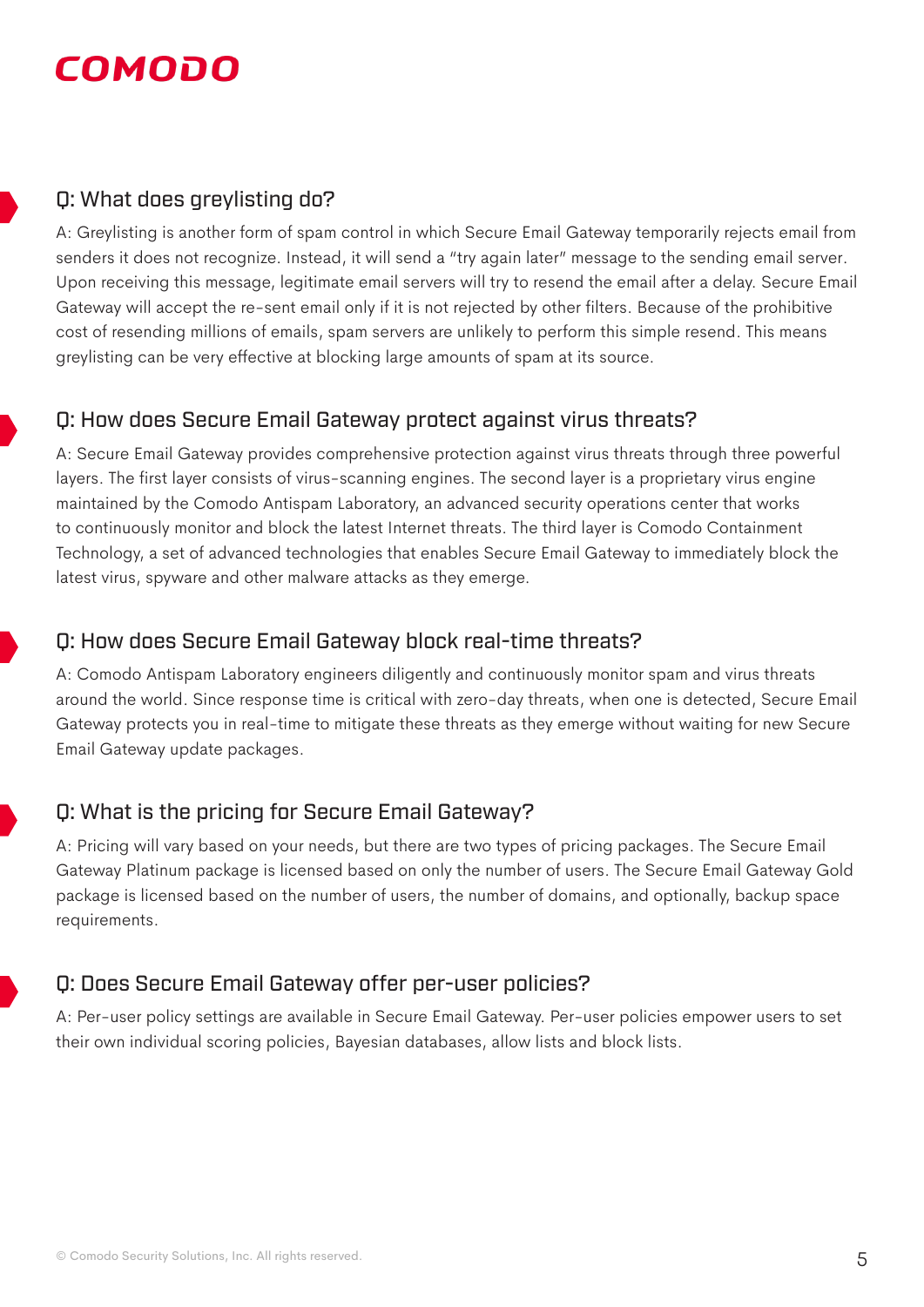#### Q: Can Secure Email Gateway filter outbound messages?

A: Yes. Secure Email Gateway filters outbound messages for viruses and spam scanning policies according to predefined settings.



#### Q: Does Secure Email Gateway block email from other countries?

A: Yes, Secure Email Gateway offers administrators several different ways to block spam from other countries. Administrators can

- Configure geolocation-based restrictions or permissions
- Specify blocking of messages whose top-level domain resolves to a particular country's hostname
- Block messages that contain a specific language set based on the declared character set of an email
- Create custom policies to filter other patterns in the email subject, header or body

#### Q: How do I know which Secure Email Gateway package is best suited to my needs?

A: Your Comodo sales representative can evaluate your environment based on the number of active users, domains, email traffic and desired features. As your organization expands, your Secure Email Gateway package can be enlarged in order to accommodate your growth.

#### Q: How does Secure Email Gateway protect organizations from spear-phishing and BusinessEmail Compromise (BEC)?

A: Spear-phishing attacks are highly personalized and typically very low volume with no malicious attachments or links inside. Because of this, they are very hard to stop with existing email security solutions. Secure Email Gateway includes a comprehensive artificial intelligence (AI) solution for real-time spearphishing and cyberfraud defense. Delivered as a cloud service, Secure Email Gateway combines a powerful AI engine, domain fraud visibility using DKIM (DomainKeys Identified Mail) and anti-fraud training into a comprehensive solution that protects people, businesses, and company brands from spear-phishing and business email compromise (BEC) as well as impersonation attempts and cyberfraud.